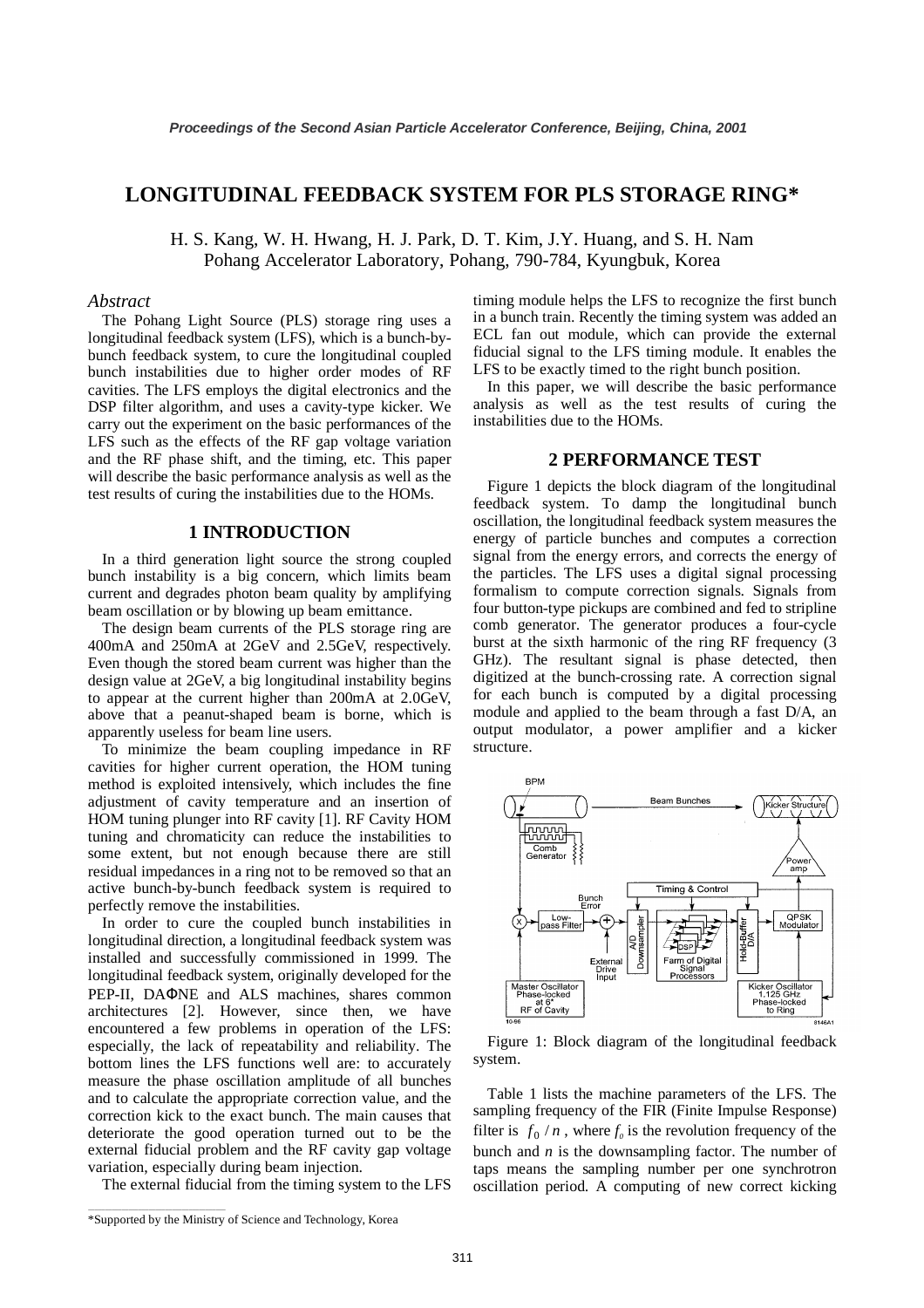value of phase error is done after turns of the downsampling factor times the number of taps.

| Table 1: Machine parameters of the LFS |          |  |  |
|----------------------------------------|----------|--|--|
| Energy, GeV                            | 2.0      |  |  |
| <b>Bunches</b>                         | 468      |  |  |
| Sampling Frequency, MHz                | 500.063  |  |  |
| Revolution Frequency, MHz              | 1.0685   |  |  |
| Synchrotron Frequency, kHz             | 11.4     |  |  |
| Down-sampling factor                   | 15       |  |  |
| Tap Number                             | 12       |  |  |
| Sampling Rate, kHz                     | 71       |  |  |
| Numbers of DSPs                        | 60       |  |  |
| Kicker type                            | Cavity   |  |  |
| Number of kickers                      |          |  |  |
| Kicker frequency                       | $9/4$ RF |  |  |
| Amp Power                              | 250 W    |  |  |

Table 2 lists the operating range of the control parameters for the LFS to suppress the instabilities, which are obtained with the beam current of 135mA at 2GeV. The front-end that measures the energy of each bunch has a limit of reference position drift about 29 degree. This result is same to specification: The full operating range of the front-end is only 30 degree at 500 MHz, 166ps. The back-end delay which times the kick to the exact bunch has a very small stable range, which means a very precise back-end timing is absolutely necessary. The back-end timing span of 115 ps corresponds to one eighth of 1125 MHz kicker frequency. On the other hand, the filter and the down sampler that compute a correction signal have a large operation range.

Table 2: Setting parameters for the LFS to damp the instabilities.

| Module  | Setting<br>parameter | Operating range<br>for damping | Span      |
|---------|----------------------|--------------------------------|-----------|
| Filter  | Phase                | $0 \sim 75$ degree             | 75        |
|         | Shift gain           | $3 - 4$                        |           |
| Down    | Synchrotron          | $10.5 \sim 12.3$ kHz           | $1.8$ kHz |
| Sampler | frequency            |                                |           |
| Front-  | Phase shift          | $-11 - 18$                     | 29        |
| end     |                      |                                |           |
| Delay   | Back-end             | $1597 - 1712$ ps               | $115$ ps  |
|         | Front-end            | $5273 - 6248$ ps               | 975 ps    |

Figure 2 shows the measurement result of backend timing. In the test the front-end delay was set to 5560 ps, and phase error signal in front-end module was measured with SRS780 spectrum analyser. The amplitude response has about 440 ps periodicity, a half the kicker frequency. The optimum backend timing was found to be around 4275 ps. The operation range of backend delay in Table 2 is one of many lobes below the peak around 4275 ps.



Figure 2: Amplitude of phase error monitor in front-end module as a function of backend delay.

The beam test of curing the instabilities due to the HOMs was carried out. Figure 3 shows the x-ray beam images measured at the diagnostic beam line when LFS is OFF (a) and ON (b). The beam currents are 250 mA and 260mA, respectively. In (a), 758 MHz coupled bunch instability is induced by the TM011 higher order mode in RF cavity. The instability can be completely suppressed after LFS turned ON even up to 260 mA. The image sizes in (a) and (b) represent the real size, which means a great reduction of energy spread and bunch length.



Figure 3: x-ray beam images measured at the diagnostic beam line when LFS is OFF (a) and ON (b). The beam currents are 250 mA and 260mA, respectively.

So far, it is not clearly understood why the LFS cannot suppress the instabilities at beam current higher than 260 mA. But, two causes are suspected: one is cavity gap voltage variation and the other is a high beam-coupling impedance of RF cavity HOM.

The large variation of RF cavity gap voltage occurs during the beam injection as shown in Figure 4. The variation of cavity gap voltage is due to the low speed of cavity voltage feedback loop of the low-level RF feedback system: less than 1 Hz. The synchrotron frequency varies with an amount of about 100 Hz as the RF gap voltage changes during the beam injection. This causes the longitudinal position of the synchronous particle to move around, which disturbs the accurate measurement of the phase oscillation amplitude. The